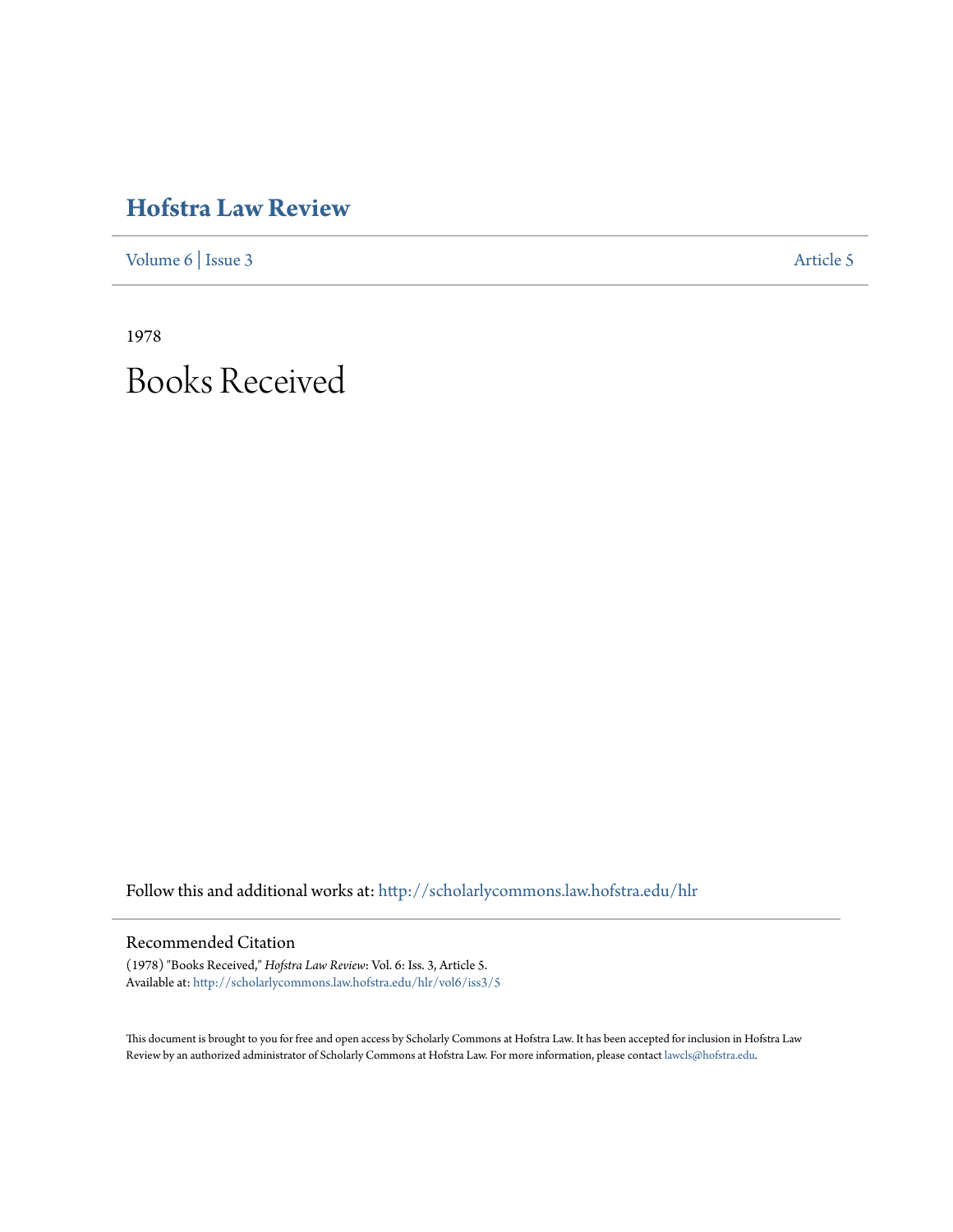## **BOOKS RECEIVED**

- By **PERSONS UNKNOWN.** By *George Jonas and Barbara Amiel.* New York: Grove Press, Inc., 1977. Pp. x, 349. \$10.95. As an extraordinary portrayal of a unique array of characters, this book goes one step further than simply recreating a bizarre, though frighteningly true, sequence of events leading to the untimely death of a former fashion model. The authors attempt to carve a path, beginning with the events surrounding the brutal death of Christine Demeter and culminating in an illuminating exposition of the workings of the Canadian judicial system. The reader is escorted behind the scenes, from the bustle and clamor of the police station to the subtle awesomeness of the judge's chambers, and from the mystique of the defense attorney's lavish office to the desolution and solitude of the penitentiary. What is left is an indelible impression of a criminal justice system at work.
- **COMMUNICATIONS** WORKERS OF AMERICA: THE STORY OF **A UNION. By** *Thomas R. Brooks.* New York: Mason/Charter Publishers, Inc., 1977. Pp. xiii, **257.** \$12.95. In examining the history and status of the Communications Workers of America, AFL-CIO, the author discusses the temperaments and personalities that went into forming what is today the eleventh largest union in the United States. The additional responsibilities resting upon the Communications Workers of America as a union for a single industry are probed, and the right of workers in general to organize and strike is analyzed. In total, the book provides a history not only of the Communications Workers of America, but of the entire American labor movement.
- **CONSTITUTIONAL COURTS** OF THE **UNITED** STATES. By *Stephen T. Early, Jr.* Totowa, New Jersey: Littlefield, Adams & Co., 1977. Pp. xii, 184. \$3.50 (paperback). This work explores the interaction between the United States district courts, courts of appeals, and the Supreme Court. Examining various mechanisms associated with these courts, the author seeks to identify the acknowledged and unacknowledged influences exerted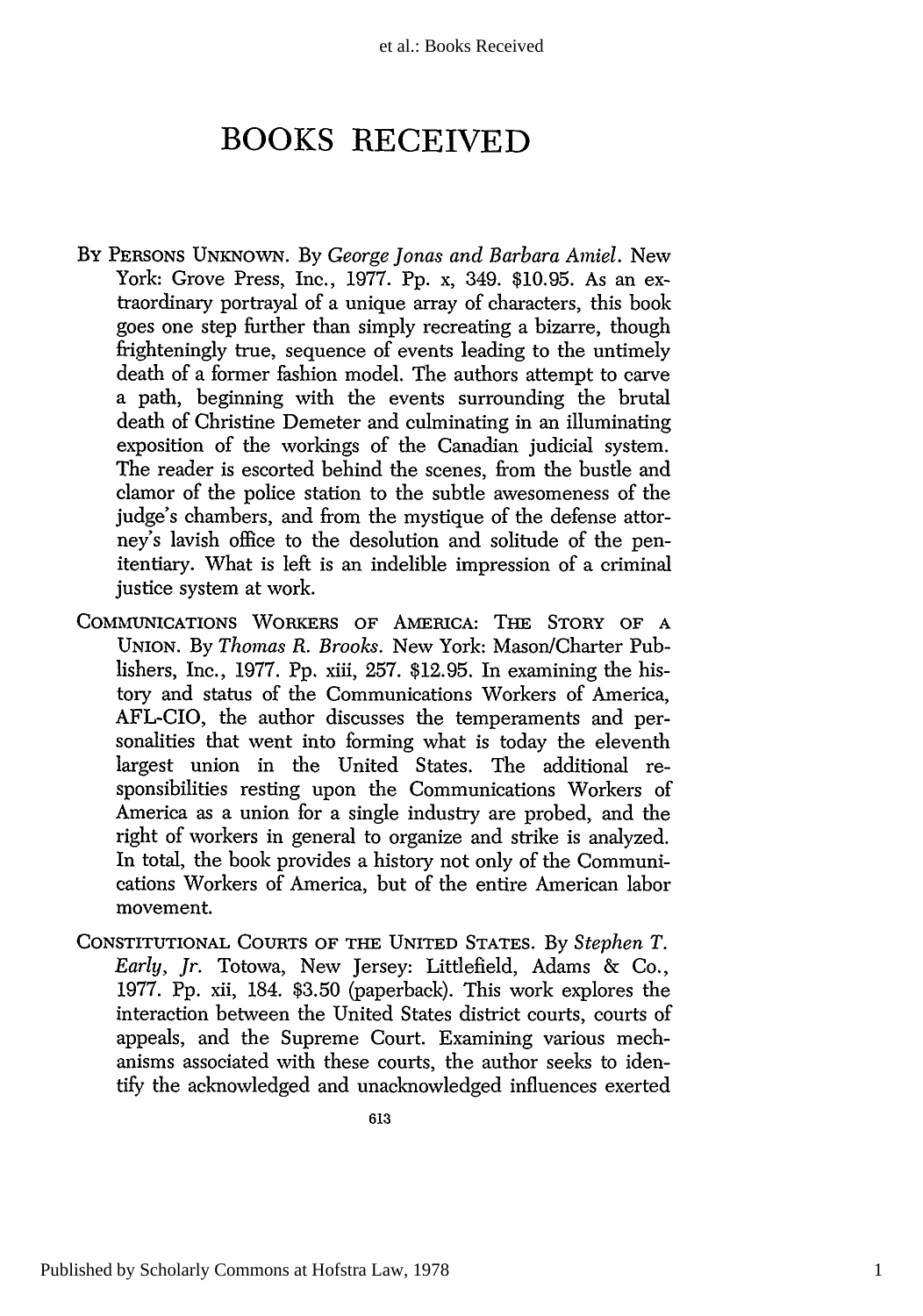by one court upon another. The purpose of this book is not to criticize the operation of the federal judiciary; rather, through the use of factual tables and case references, the author seeks to provide an unemotional, factual portrayal of the federal judiciary.

- CRIMINAL BEHAVIOUR: A PSYCHOLOGICAL ANALYSIS. By *M. Philip Feldman.* London: John Wiley & Sons, 1977. Pp. xvi, 330. The author, a psychologist, reviews a large number of psychological, sociological, and biological studies related to criminality. Among the subjects covered are personality factors and disorders related to criminal behavior, learning of criminal behavior and learning to limit it, various aspects of the penal system, and treatment of offenders. The book is intended to provide an integrated scientific approach to the study and control of criminal behavior.
- **LEGAL** KIDNAPPING. By *Anna Demeter.* Boston: Beacon Press, 1977. Pp. xxi, 148. \$8.95. Anna Demeter, a feminist wife and mother, has written a day-to-day account of her experience as a wife seeking divorce and as a mother whose two youngest children were kidnapped by her husband to force her back into the marriage. Woven into this sensitively told story is an investigation of marriage and divorce as institutions and a discussion of the rights and duties involved in modem husbandwife and parent-child relationships.
- THE MEMOIRS OF EARL WARREN. By *Chief Justice Earl Warren.* Garden City, New York: Doubleday and Company, Inc., 1977. Pp. xii, 394. \$12.95. This is an autobiography of the former Chief Justice written in a folksy, narrative style. It depicts his childhood and adult years, concentrating primarily on those years spent in law enforcement activities, rather than on his judicial activities. The book is indexed so as to provide a reference for particular events and people in Chief Justice Warren's life. It is fascinating reading for those interested in the life of the man, rather than the activities of the Warren Court.
- THE **MENACE** OF ATOMIC ENERGY. By *Ralph Nader and John Abbotts.* New York: W. W. Norton & Company, Inc., 1977. Pp. xiv, 317. \$10.95. The authors present their case against nuclear power and deal with both an historical background of the nuclear commitment and its current institutional setting. Intended to incite a dormant citizenry to action, the book al-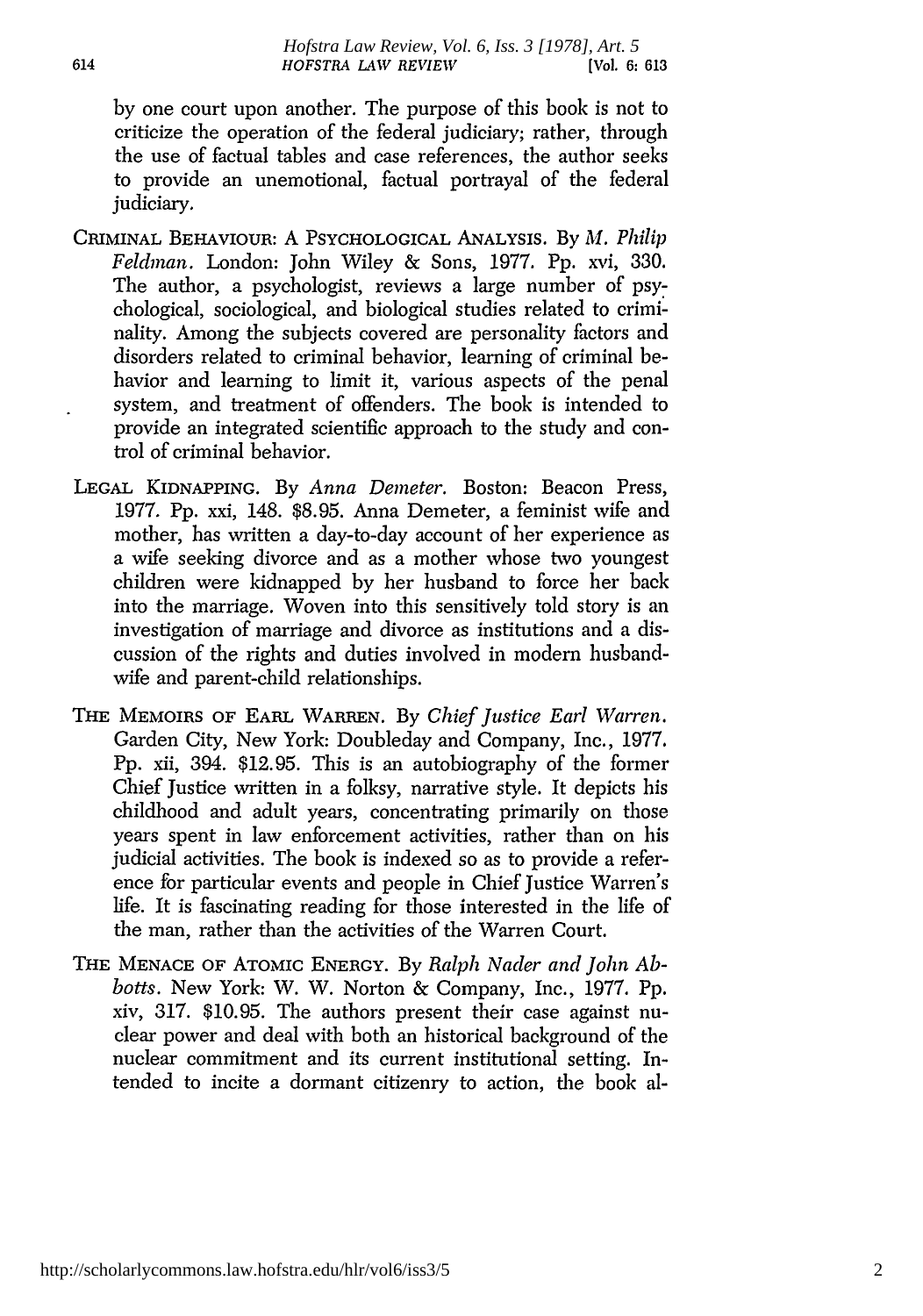ternately explains and alarms, causing the dangers of nuclear power to become terrifyingly vivid.

**19781**

- MORALISTS **AND MANAGERS: PUBLIC** INTEREST **MOVEMENTS IN** AMERICA. By *John Guinther.* Garden City, New York: Anchor Books, 1976. Pp. xviii, 262. \$2.95 (paperback). This volume is a lively historical and theoretical exploration of the American public interest crusade. The author first frames the ideological contours of the public interest movement; he traces the clash between the moralists, who power the movement with the belief that government must provide equal protection for the rights of all citizens, the managers, who impede the movement, demanding only order and security from government, and the politicians, who combine both these perspectives with their own ambitions to make the practical decisions which either frustrate or further the movement. Within the context of this moralist-management tension, the author then examines the major public interest drives in America-political reformism, unionism, feminism, civil rights, and urban populism. He relates their elements and ideals to those of the nation in a balanced account of their accomplishments and inherent limitations.
- A PIECE OF THE ACTION. By *Stuart M. Speiser.* New York: Van Nostrand Reinhold Company, 1977. Pp. x, 390. \$14.95. The author believes that capitalism and democracy are incompatible because only a small class of people can attain income from the ownership of capital. He argues that voters in democratic countries will eventually reject capitalism for a system of collective ownership unless they can become capitalists themselves. Thus, he proposes a plan which would provide every family with eventual stock ownership of \$100,000. The "new capitalists" would purchase this stock through long-term commercial bank loans which would be repaid with a portion of the dividends. Newly formed business capital (\$120 billion in 1976) would provide the initial base for this capital diffusion. Thus, the author contends that present wealth would not be invaded; he further asserts that by combining the best features of socialism and capitalism, universal capitalism could provide a solution to our individual and national economic problems.
- POSTMORTEM **ESTATE PLANNING.** By *Lawrence Newman and Albert Kalter.* Philadelphia: American Law Institute-American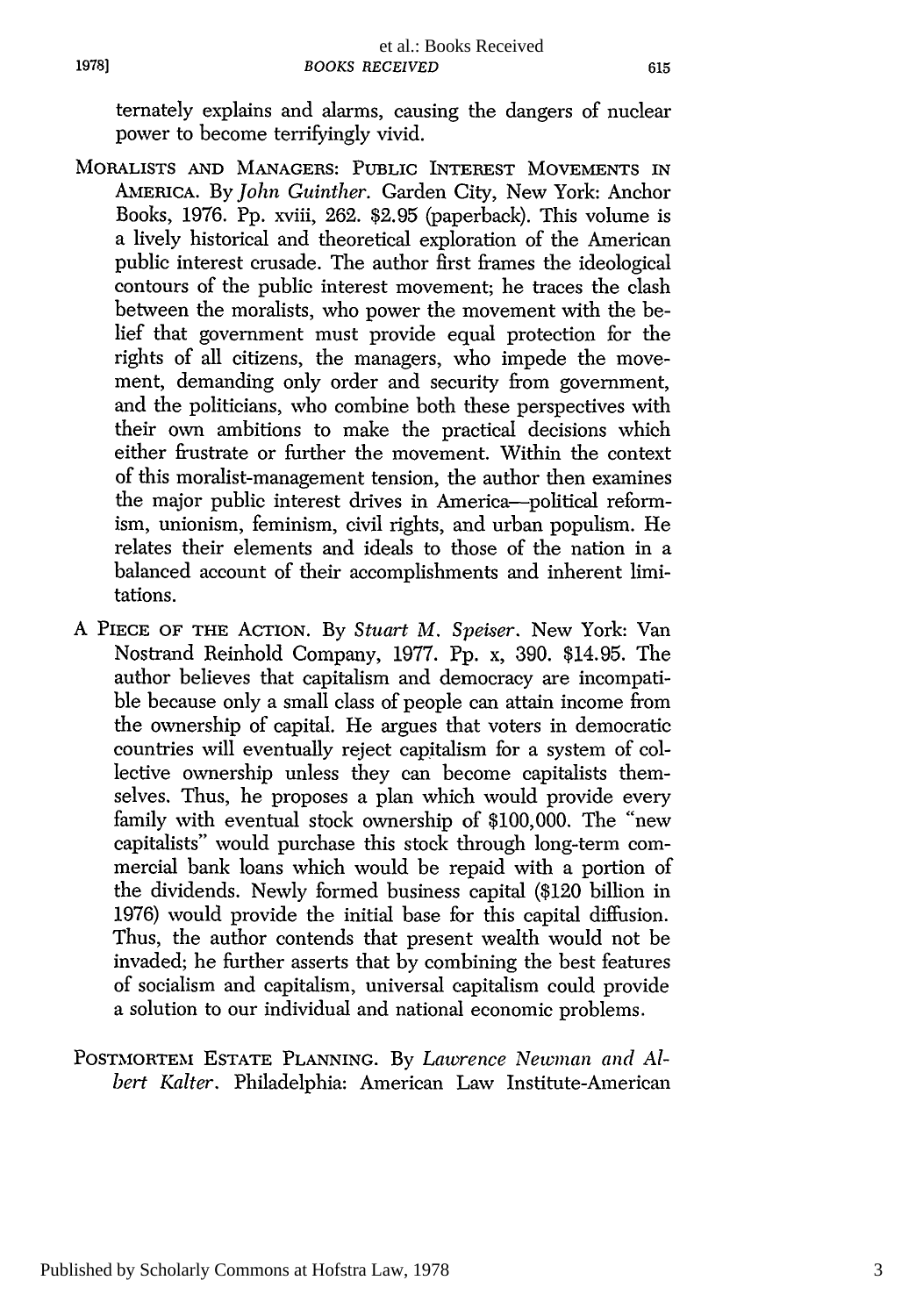Bar Association Committee on Continuing Professional Education, 1976. Pp. xiii, 154. This book was designed to provide the practicing bar with a comprehensive, yet concise, explanation of postmortem planning opportunities available to minimize the tax liability of a decedent's estate or of an estate's beneficiaries. The discussion includes options in the filing of tax returns and options for rearrangement of interests in the decedent's estate. Examples of tax benefits obtainable through use of postmortem elections are also discussed.

- THE SOUEAL MAN: THE TRUE STORY OF MATT BONORA, SUBUR-BAN HOMICIDE DETECTIVE. By *Martin Flusser.* New York: William Morrow & Company, Inc., 1977. Pp. 251. \$8.95. Written by a Long Island reporter, this book recounts in journalistic style the experiences of Matt Bonora, a Nassau County homicide detective. The book's title derives from a term used **by** policemen when referring to the detective who receives the first report of a crime. The book opens with a description of police procedures at a murder scene. Officer Bonora assumed control of the subsequent investigation of the murder. The techniques he employed are delineated in an absorbing fashion. Several other incidents in Officer Bonora's twenty-year career are highlighted. The writing is fast-paced and suspenseful, possessing all the elements of a mystery story. However, the account, based on interviews, court papers, and police documents, records real events.
- SURPRISE! SuRPRIsE! How THE LAWMEN CONNED THE THIEVES. By *Ron Shaffer and Kevin Klose with Alfred E. Lewis.* New York: The Viking Press, 1977. Pp. ix, 239. \$10.00. *Washington Post* staff writers Shaffer and Klose reconstruct one of the biggest and most successful undercover operations ever conducted by federal and local law enforcement officials. Dubbed the "Washington Sting" operation, police "outconned" master con artists, the Mafia. The officials set up a fence organization to entice the Mafia, which systematically had been stealing millions of dollars' worth of merchandise out of Washington, D.C., homes and offices. Finally, an elaborate attempt to permeate the organization resulted in a miraculous "surprise party" raid, where officials recovered 3500 stolen items valued at \$2.4 million and arrested a gamut of individuals, including a federal prosecutor. With the use of police tapes and record-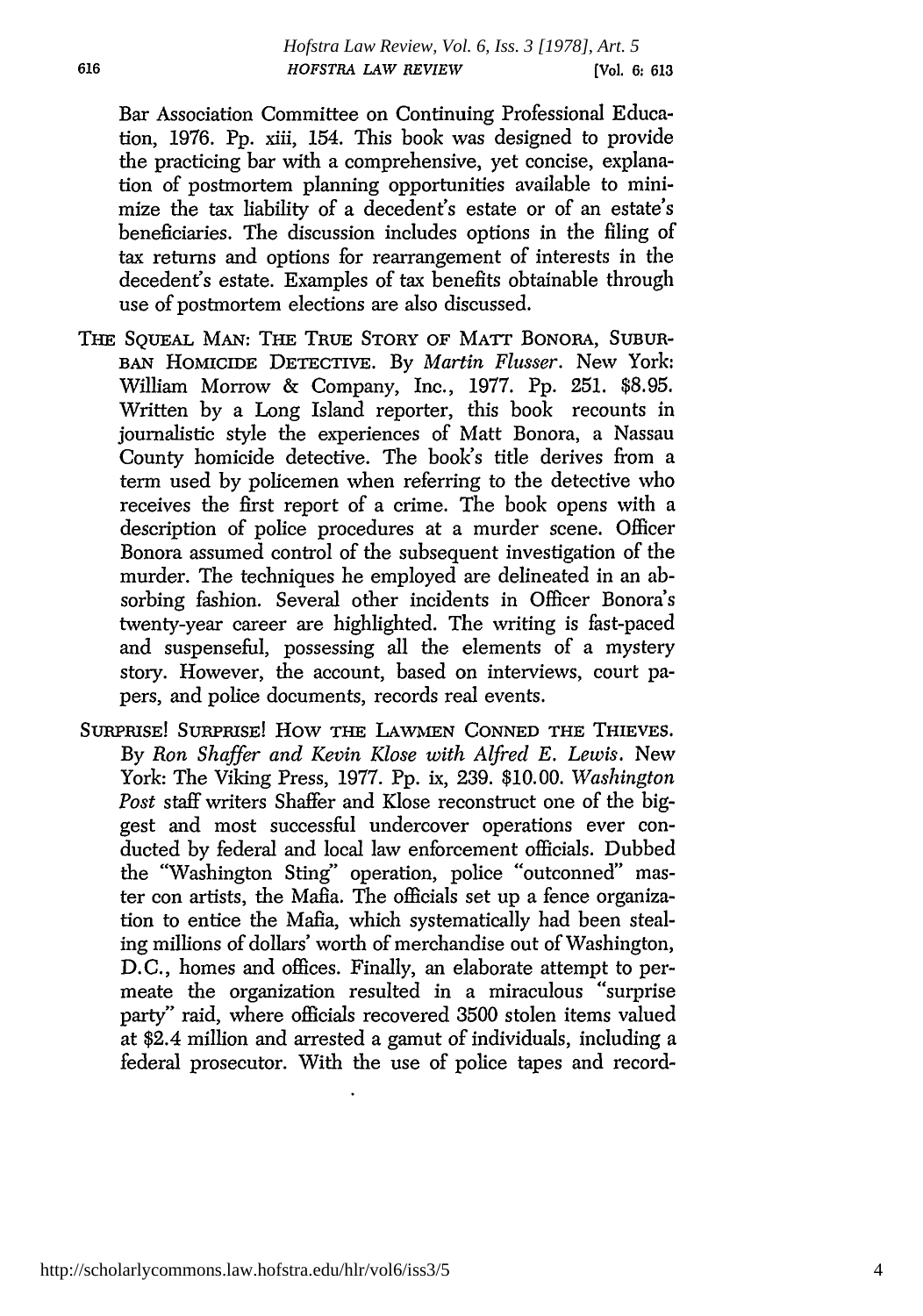ings, interviews with participants, videotapes, court records, and trial testimony, the writers reenact the details of an often amusing and incredible infiltration of the elaborate Mafioso organization.